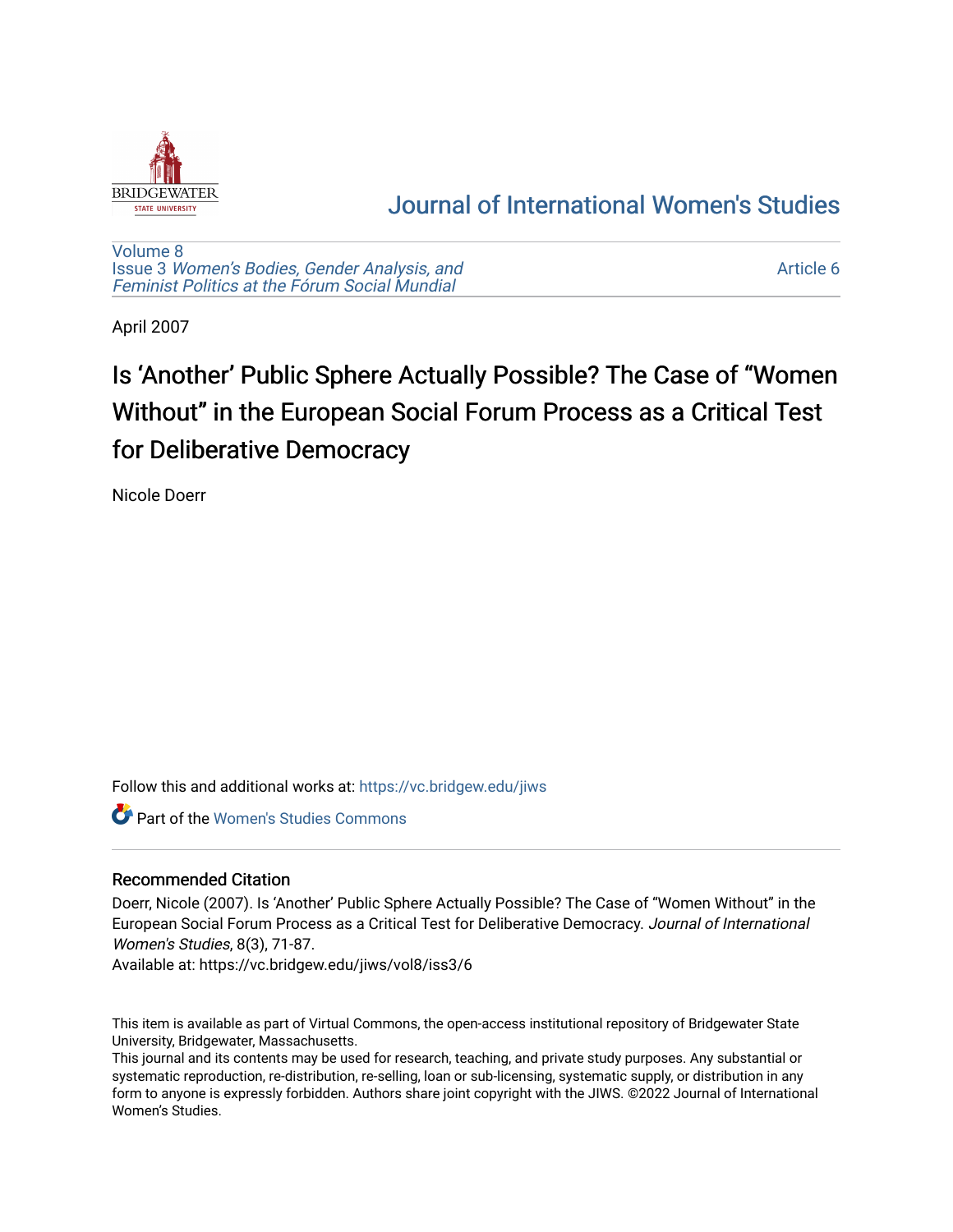# **Is "Another" Public Sphere Actually Possible?<sup>1</sup> The Case of "Women Without" in the European Social Forum Process as a Critical Test for Deliberative Democracy**

By Nicole Doerr<sup>2</sup>

# **Abstract**

This paper presents results of a cross-national comparative research project on the case of democracy in the European Social Forums (ESFs) process over the period from 2003 to 2005. The various progressive social movements engaged in the European Social Forums process try to construct "another world" and "another public sphere" internally within their own practices of participatory and deliberative democracy in public forums. This includes fighting discriminations against women in general and women from nonwestern European parts of the world in particular. I take as my point of departure the case of "women without," that is women activists who lack financial resources and/or have problems participating in transnational meetings because of border or visa restrictions. In the context of the European, preparatory meetings to the ESF, these women are for the most part either migrants living in the European Union or women coming from Eastern, South or Central Europe. To what extent do the effective processes of decision-making in the ESF preparatory process include the perspective and claims of materially less privileged participants, in particular these distinct groups of "women without"? Based on a feminist critique of the Habermasian model of deliberative democracy, I discuss the quality of democratic deliberation in the ESF's assemblies from the perspective of the networks of "women without". Then, as a second step, I show how the strategies of these materially less privileged activists break discursive mechanisms of exclusion inside the ESF process and build their own transnational networks subverting the ruling discourse structure of the ESF.

*Keywords*: public sphere, feminist, deliberative democracy

The social forums emerging in different places all over the world can be seen as an experiment to realise in practice the global justice movement's claim to create "another" public sphere across national, cultural and social boundaries. In Europe, it is precisely the enormous ideological diversity of the different individuals and groups involved in the large European Social Forum (ESF) that gives the process of deliberative and consensual decision-making importance as a common procedural source of legitimation (see della Porta et al. 2003, della Porta 2005). The activists within the European Social Forum process collectively organise the ESF summit through a series of

<sup>1</sup> I would like to thank Manuela Boatcă, Enrica Capussotti, Magda Dabrowska, Donatella della Porta, Martin Geiger, Elena Del Giorgio, Virginie Guiraudon, Christoph Haug, Amelie Kutter, Trinh Minh-ha, Mayo Fuster Morell and Shirin Rai for their comments and ideas regarding my essay.

Journal of International Women's Studies Vol. 8 #3 April 2007 71

<sup>&</sup>lt;sup>2</sup> Nicole Doerr is a Ph.D. student at the European University Institute where she is completing research on democracy and decision-making in the transnational public spaces of the European Social Forums process under the supervision of Professor Donatella della Porta. She is an editor of the Central European magazine for culture and art, *Plotki* [\(www.plotki.net\)](http://www.plotki.net/) and its feminist zine and fashion project, "Pilotki - Pilots."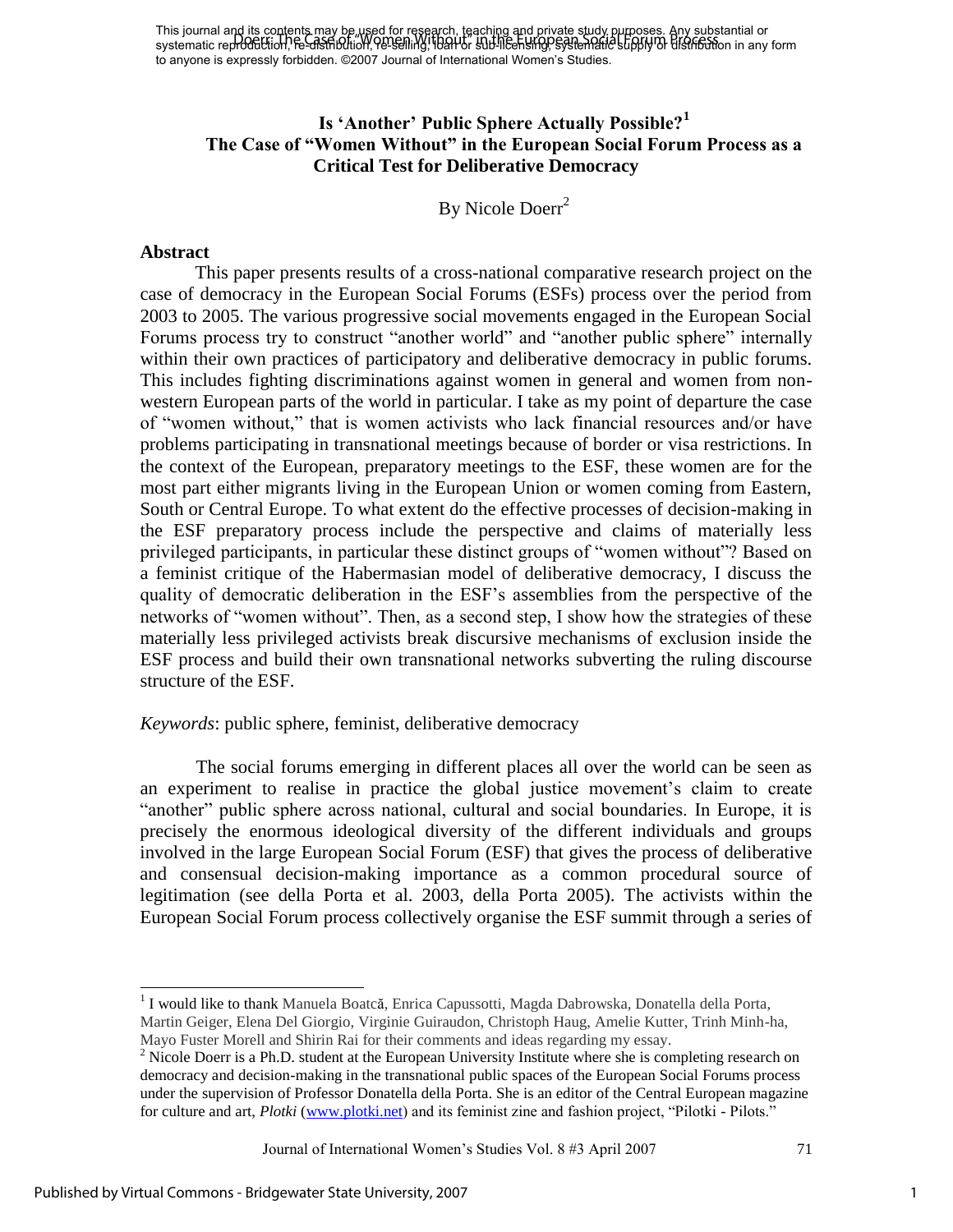transnational preparatory assemblies.<sup>3</sup> The experiment of deliberative decision-making in these multilingual and European-wide preparatory assemblies is an interesting empirical case for discussing different theories of deliberative democracy.

I will test the Habermasian model of "deliberative democracy" by confronting it with the alternative model of "communicative democracy" developed by Iris Young. My research question thereby is to ask to what extent the specific practice of deliberative decision-making in different (national and European) meetings of the European Social Forum preparatory process is capable of including less privileged activists or activists who lack basic resources, whom I study in the example of "women without."<sup>4</sup> The concept of *gender* is defined here as a "variable" that influences social contexts and performs in power relations through the systems of language and knowledge. I propose thus to follow Judith Butler in understanding gender "as a doing" (1999: 33). Moreover, I assume that socially constructed gender differences, in close interrelation with material inequalities, will have an impact on dialogue and decision-making in public spaces, conditioning and limiting the culturally specific and historically bound "dialogic possibilities" (ibid: 20). My hypothesis is that gender discrimination in the ESF process does not perform simply between the dichotomous subjects of "women" and "men," but as a result of the combination of the condition of material inequalities and a culturally biased style of discussion that "tends to silence or devaluate some people or groups" while elevating others (see Young 1996: 120). Theoretically, I derive my approach from Gayatri Chakravorty Spivak's thoughts on "measuring silences" of the female subaltern within discourse  $(1988: 285, 286)$ . I therefore adapt the concept of "women without" from Spivak's discussion of the postcolonial condition to an intercultural and mixed transnational space like the European Social Forum. My aim thereby is to show that, while some groups within the ESF process have successfully realised some claims of the feminist movements—such as creating women's spaces and installing gender quota for speakers—not all women benefit equally from these improvements.

 Thus, I would argue that the European Social Forum cannot be understood without considering its inner contradictions related to a capitalist world-system whose "core and periphery relations" (Wallerstein 1974) make themselves felt in the structure of communication and of organisation within the ESF preparatory meetings. Moreover, the idea to create the basis for 'another' Europe in the ESF suffers from an internally hierarchical and Eurocentric preparation process that tends to inadvertently reproduce a globalised system of class inequalities (see Wallerstein 1997). I would argue that while the ESF was created as a space to reflect about "another" Europe, the internal practice of decision-making in its organisation process reproduces and implicitly normalises multiple discriminations in terms of class, race and gender and thereby limits its emancipatory potential as "another" public space (Fraser 2005, 3). Those "without" who represent and

Journal of International Women's Studies Vol. 8 #3 April 2007 72

l

<sup>&</sup>lt;sup>3</sup> The European preparatory assemblies to the ESF take place several times a year in different places across Europe in a multilingual context (see Boéri 2006, Doerr 2006b).

 $4 By$  "women without" I refer to those activists who lack financial resources and/or have problems participating in transnational meetings because of border or visa restrictions. In the case of the European preparatory meetings to the ESF, this concerned most of all the two distinctive groups of women who live in the EU as migrants from non-‗Western' (European) countries and/or who come from Eastern, South and Central Eastern Europe. The concept of "women without" is inspired in respect to the French notion 'sans' (for ‗without') that has been invented by activists in political struggles for access to citizenship or social rights (e.g. in the movements of the 'Sans papiers').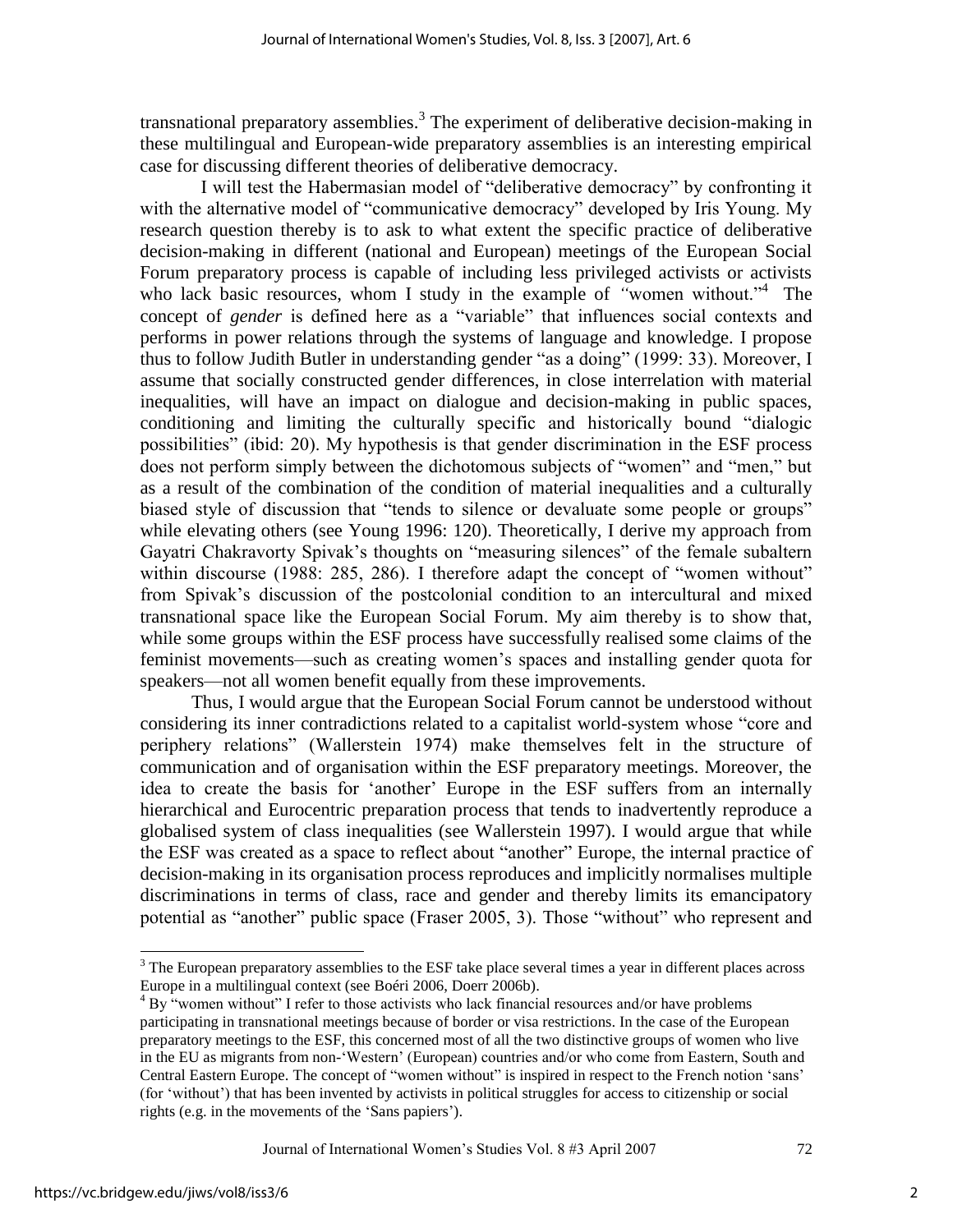are seen as Europe's periphery in the ESF process are not only participants from Eastern European countries taking part in the ESF, but also the formally included though effectively excluded migrants from former colonies living in the countries of the core (Balibar).

To show this, I will focus on the case of "women without" who become Europe's invisible and gendered "Other" through multiple discriminations within the ESF process. Moreover, the idea of studying the practice of deliberative democracy through the case of "women without" in the ESF process allows me to discuss the inherent power relations as related to the discourse on "Europe" and the European Union in the social forums as contested political spaces in themselves. I would therefore like to keep the definition of the terms "Europe," "Eastern" and "Western Europe" open and understand Europe as an essentially contested concept (Stråth 2000: 28-30) that cannot be seen independent of historical contingency and a past of colonialism and ethnocentrism (Fanon).

# **Discussing Deliberative Democracy from a Feminist Perspective**

 Jürgen Habermas, reflecting on democracy in the public sphere, conceptualises an assumed "ideal speech situation" in which all the participants and affected stake-holders have an equal chance to express their opinion, to make claims and to be given answers in a free and open setting  $(256)$ .<sup>5</sup> However, feminist scholars have pointed out that Habermas derives the ideal of an open, egalitarian and public discourse from the historical model of the public sphere itself, which excluded many women, less privileged men and talk on private issues (Fraser 1992: 115, Lang , Young 1996: 122). As an alternative to the Habermasian model of a single public sphere Iris Young thus suggests ―[a] theory of communicative democracy that attends to social difference, to the way that power sometimes enters speech itself, recognizes the cultural specificity of deliberative practices, and proposes a more inclusive model of communication" (123).

Taking these contrasting theoretical assumptions as an interesting point of departure, I would like to empirically analyse the discursive quality of the public arenas in the ESF preparatory assemblies through a discourse analytical approach. I will test Young's critical hypothesis that "deliberation is competition," and not a universalist dialogical procedure in which "all people actually have the right to express claims and give reasons according to their own understanding" (123). I will ask whether the "female subalterns," if given the chance to make their claims in the ESF preparatory meetings, ―can speak‖ for themselves, represent themselves and if they are effectively listened to and taken as serious by other (Western European, non-migrant) participants in discourse (Spivak ).

For data collection I applied the method of participant observation and eventually, analysed the spoken discourse at the national preparatory meetings in Germany and the European preparatory meetings through Critical Discourse Analysis (CDA) (see Wodak 1996). To take into consideration the social context in which these meetings take place, I also collected data on the participants' attitudes on democracy using a survey (n: 100) and 80 qualitative in-depth interviews with activists.

 $\overline{a}$ 

Journal of International Women's Studies Vol. 8 #3 April 2007 73

 $<sup>5</sup>$  See Benhabib 1986:285.</sup>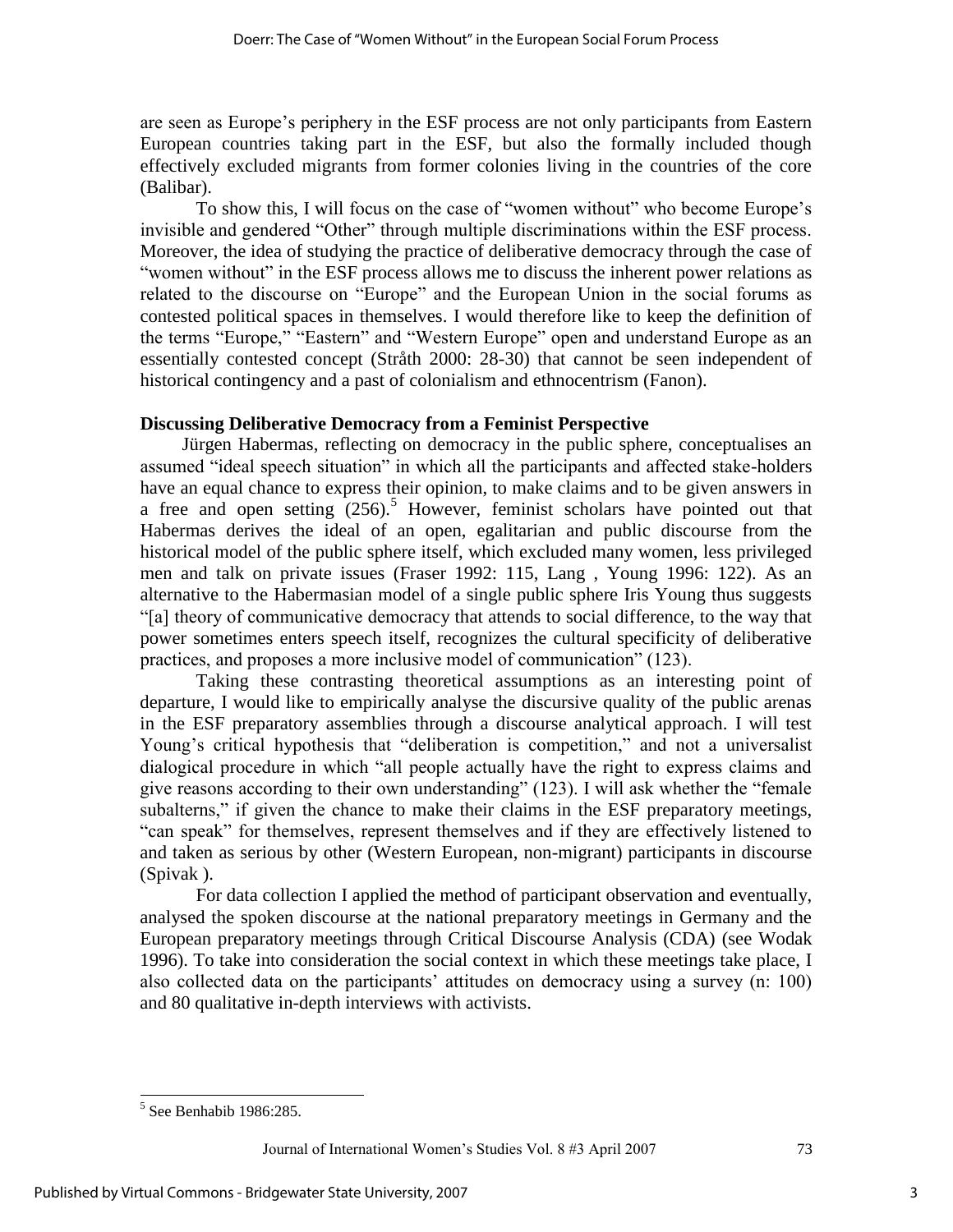#### **Deliberation and Competition for Visibility in the ESF Preparatory Process**

My results show two tendencies with regard to the inclusion of "women without" in the ESF preparatory process. On the one hand, the organisers of the ESF process have tried to balance gender and material inequalities, for instance by introducing a "parity" rule" for speakers and providing "solidarity funding" for activists lacking resources.<sup>6</sup> On the other hand, not only external obstacles to access, such as geographical distance and lack of material resources, seemed to block equal participation, but also the internal development of a particular informal and not very transparent decision-making process, in which a very small number of "insiders" made the decisions (Doerr 2006b).

Interestingly enough, gender seems to have an influence on the way to judge these problems of access in the ESF preparatory process: independent of their age or their ideological and socio-economic background, women activists in the ESF preparatory process were more sensitive to the need to provide an open and inclusive process than were men. As the results of the survey indicate, women have a significantly stronger attachment to some of the principles of grassroots democracy such as providing an equal opportunity for everyone to participate, fighting possible discrimination and respecting the principle of rotation within the assemblies.<sup>7</sup> Besides these structural similarities among women in terms of perceiving possible problems of democracy in the meetings, different strategies were used by women active in the ESF preparatory assemblies depending on their different positions in the movements and in society, which I will discuss now.

#### **Women Actors: Different Visibilities Dependent on Different Opportunities of Access**

At first sight, one can distinguish four more or less distinctive groups, or clusters of women in the preparatory process, based on the ease or difficulty with which they gain access to the process. I will work with these roughly constructed clusters as a tool for showing hidden power asymmetries in public space. However, I hope the reader does not understand them as essentialist categories.

1. *Professional activists*. Of the participating women who were very visible in the ESF preparatory process, one is the cluster of "professional" and/or long-term, experienced activists from Western Europe. These professional activists had access to leadership positions such as the crucial role of facilitators. This cluster was politically the most influential and involved group of women activists in the ESF. Their influence came from their in-depth knowledge of the ESF preparatory process, linked to their position as delegates or speakers representing powerful organisations, such as trade unions or political parties.

2. *Organisers of the women's assembly*. One can also distinguish a second, somewhat less visible group, that is, a cluster of feminist activists related to the network

<sup>&</sup>lt;sup>6</sup> The solidarity fund has been instituted to give activists with less financial resources the possibility to <sup>6</sup> participate in transnational meetings.

 $\degree$  These are the results of the survey in which I asked 100 respondents representing different countries and ideological groups in the ESF process about their attitudes towards the internal democracy. The results in detail are (1). female respondents find it more important *to combat discriminations* (Chi<sup>2</sup> 0.05<sup>\*</sup>); (2) female respondents emphasise stronger the *necessity to give everyone the same opportunity to participate* in the meetings (Chi<sup>2</sup> 0.03<sup>\*</sup>); (3). female respondents find it more important to respect the *principle* of *rotation*  $(Chi<sup>2</sup> 0.01<sup>*</sup>)$ .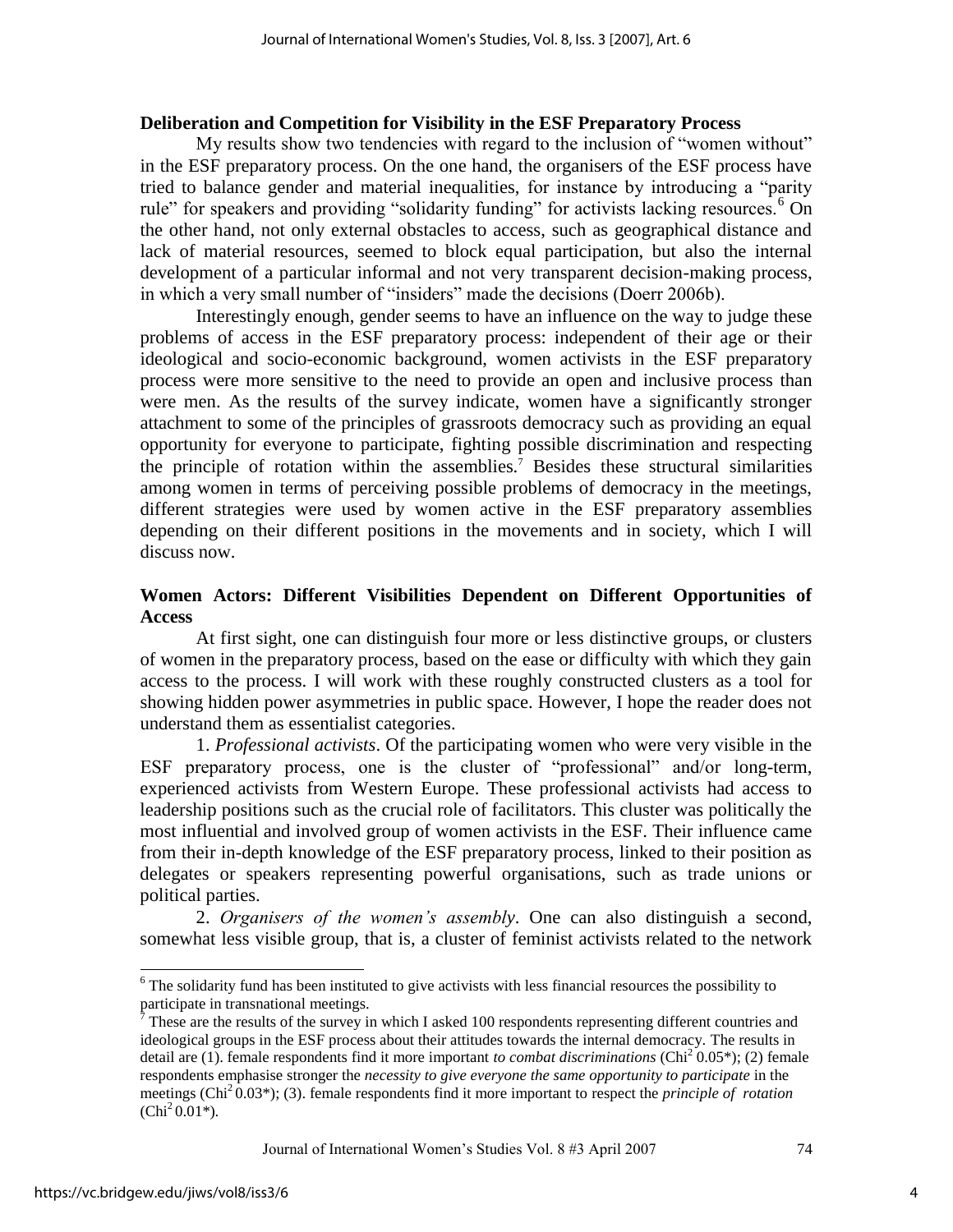*World March of Women* in countries such as France and Greece. This group was closely involved in the internal French organising committee during the preparation of the ESF 2003 and succeeded in organising two women's assemblies within the ESF since then. Both the professional activists and the activists from the network *World March of Women* have been criticised for dominating the process and for having indirectly blocked the emergence of more inclusive transnational women's networks. This criticism came from two other, less visible clusters of activists involved in the ESF preparatory process: grassroots activists and different groups of feminists from Western Europe and "women without."

3. *Grassroots activists and various groups of feminists from Western Europe*. By this cluster, I refer to women from different types of horizontal networks working on different issues, who are active in the global justice movement in Western Europe. Some of them participate in feminist networks but in the context of the ESF preparatory process took a critical perspective towards the organisers of the women's assemblies. A significant problem for many of these activists was their lack of time, money and organisational resources to participate in the European preparatory process. Despite this, they still had quite good access to the networks of the global justice movement in terms of social resources, such as contacts, networks and information. This cluster enjoyed relatively greater ease in gaining access to the ESF process and in getting involved than did the fourth cluster of participating women activists.

4. *Activists from migrant networks and from Eastern, Central and South Eastern Europe.* One cluster of various and diversive groups of women active in the ESF preparatory process can be distinguished from the former three clusters through their greater problems in gaining access to the meetings. Difficulty in access firstly in terms of gaining physical access to the European preparatory meetings in various cities across Europe or at the national level (because of their meager financial resources and/or their difficulty in gaining and paying for visas) and, secondly, in terms of being included effectively in its discourse and organisation. The women who had these difficulties were mostly migrants from self-organised migrant groups in Western Europe, activists from Eastern, Central and South Eastern Europe and activists from participating social forums from outside the EU like the Turkish or Iran Social Forums. For the theoretical and political interest of their position in the ESF, I will especially consider the point of view of these "women without" on decision-making in the ESF preparatory process. In my participant observation I found that "women without" speaking in the plenum would in the majority of the cases be simply pushed back and interrupted by the facilitators or other speakers (national level) or not listened to (European level). In order to illustrate these results, I will now briefly present some results from the discourse analysis of the debates in the plenary assemblies.

# **National Level: "Women Without" Fighting for the Right to Speak in Public**

At the national level, I studied the role of "women without" in the case of migrants in the European Social Forum preparatory process in Germany.<sup>8</sup> Unlike the European meetings, preparatory assemblies at the national level have the advantage of being geographically easier to access for "women without." Nevertheless, the latter

<sup>&</sup>lt;sup>8</sup> These included self-organised groups of migrant women, social forum activists or women from migrant unions.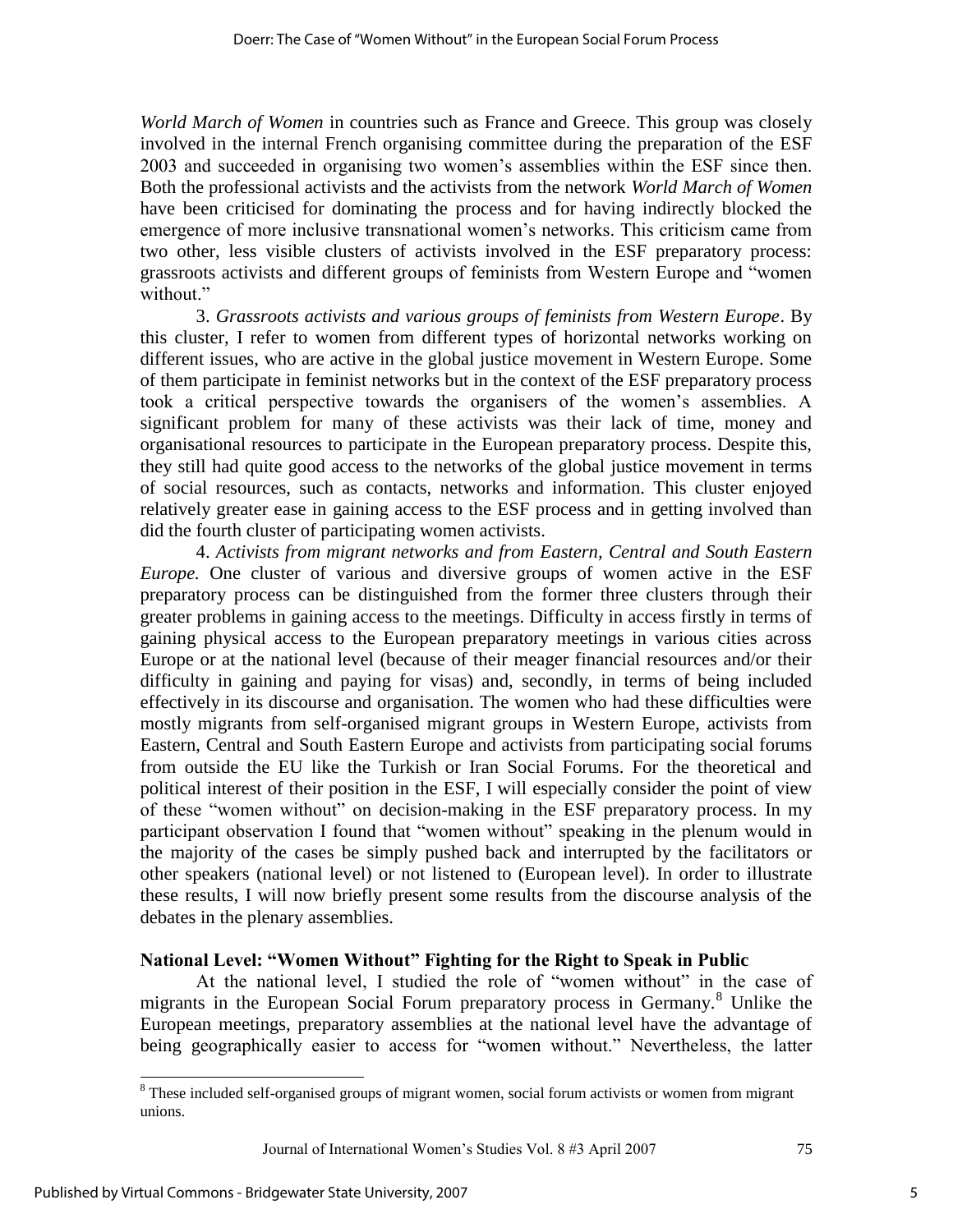seemed to have problems getting information about these national preparatory assemblies, and becoming included in the collective process of discussion and organisation—despite the explicit willingness of the Social Forum in Germany to provide an open space. The following statement of a migrant named Neyla describes an excluding discourse in the national preparatory meetings in Germany:

> It is always the same. We are treated as if we were air. They talk *about* us but not *with* us, even if we are there and sit in the same room as them. There is just no reaction concerning questions which we migrants consider to be important. In Florence [i.e. European Social Forum in Florence], this was different […]. During the German preparatory meetings for Florence, I made proposals for the speakers [i.e. for the ESF summit]. I proposed a speaker from my home country. But this speaker was not accepted by the organising committee of the social forum preparatory assembly here in Germany. That is why I have made no proposal this time [...]. I demanded that we discuss this in the meeting [i.e. preparatory assembly of the Social Forum in Germany], but they did not let me speak until the end.<sup>9</sup>

The criticism of this activist ("we are treated as if we were air") seems to indicate that despite the method of formally inclusive and deliberative decision-making within the German preparatory assemblies to the ESF, there exist practices of discursive exclusion that silence the voices of "women without". This impression was not only reflected in the interviews with migrants but also in the discourse analysis. Accordingly, when asking critical questions or proposing a speaker, the voices of migrants were often ignored or at least given significantly less attention than the voices of other (German) participants in the observed meetings.<sup>10</sup> These subtle discriminations were experienced by all migrants in the German meetings, but interestingly, gender differences with regard to this seemed to have intervened in an unexpected way: more women among the migrants than men protested against this unequal treatment. I will show these structural results in the concrete example of a discussion in one preparatory meeting in Germany.

In this meeting, migrant women wanted to discuss publicly, in the assembly, the question of visas for the ESF in London. This request, however, was blocked by the German facilitators, two men from the inner "coordination board" of the preparatory group in Germany, who argued that the visa question should not be discussed in public in the plenum due to a lack of general interest and time.<sup>11</sup> After the end of this preparatory meeting in which the debate on the question whether or not to discuss the visa question in the plenum took place, I got the following statement from one of the involved parties, Ayse, a woman from a migrant group:

Journal of International Women's Studies Vol. 8 #3 April 2007 76

<sup>&</sup>lt;sup>9</sup> My translation of an interview with Neyla from a network of migrant women in Germany during a preparatory meeting in Frankfurt am Main, Germany, September 2003. The names of the activists are changed in order to ensure anonymity.

<sup>&</sup>lt;sup>10</sup> Result of participant observation within the preparatory assemblies in Germany from 2003-2006.

<sup>&</sup>lt;sup>11</sup> See the transcript of the preparatory meeting in Frankfurt am Main, Germany, September 2003. For a detailed discourse analysis see Doerr 2006a.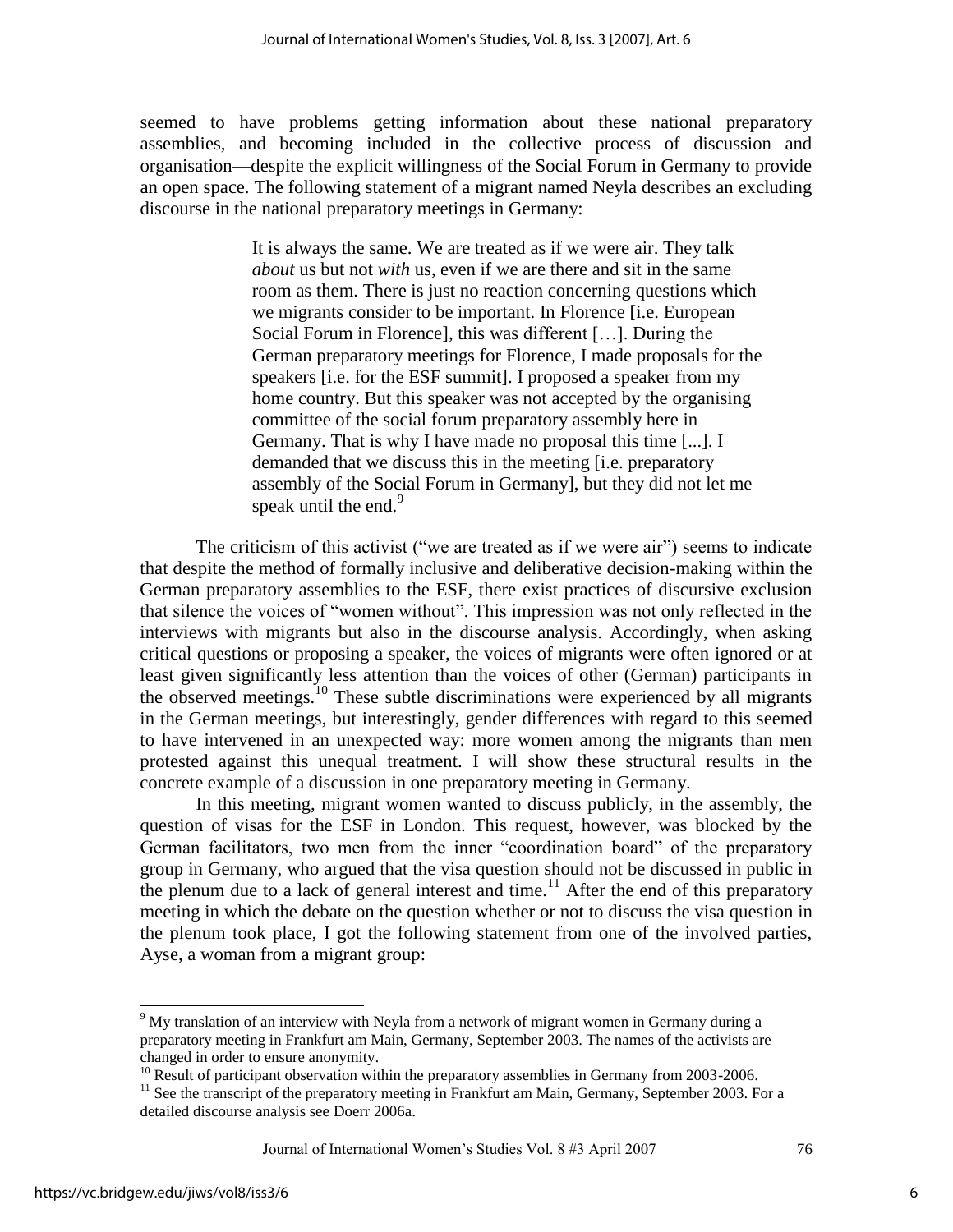As a migrant, I have, like many others, a big problem with London as the place where the next ESF shall take place […]. The probability that my visa request will be rejected is about 50 percent, because I cannot show to the English that I have work. The important thing is that I spoke about this *before* the decision was made that the ESF will take place in London. But my position was not taken seriously and considered an "anti-position" within the "consensus" of the German preparatory assembly that decided that the ESF 2004 will take place in London […]. In the preparatory meeting today, again, it has been pushed back from public debate with the justification that we don't have time for this right now […].They do not like to bother with it. They believe that these are the problems of foreigners [a: German: Ausländerprobleme].<sup>12</sup>

On the other hand, the facilitator of this meeting explained his decision not to talk about visa problems in public, within the plenary assembly, with a pragmatic though highly exclusive approach:

> First, I think, the visa questions should not be discussed because we should wait to hear what London says about this before we start a campaign. Maybe the English foreign minister will make an exception. Now we don't need public discussions about this. Maybe people could secretly travel in other people's jacket pockets.<sup>13</sup>

The example of the discussion and the different positions on the visa issue show that the German facilitator interviewed did not take the problems migrants have about getting access seriously, as his statement "travel in other people's jacket pockets," thought to be a funny remark, shows. Now, linking these empirical impressions back to theory, one can state from a Habermasian perspective that within the observed debate on the visa question neither the (good) arguments made by the migrants nor their potentially important symbolic role in the self-definition of the Social Forum in Germany as an open space counted.

However, the full picture of the power asymmetries in the discourse of this meeting becomes visible only if we consider the points emphasised by feminist scholars. Moreover, what seems to be closely related to the limits of deliberation in the observed preparatory meeting in Germany is the legitimacy to define the boundaries of public discourse that is bound to a culturally specific type of agonistic public debate that privileges a white male upper class style over the speech of women and of lower classes or racial minorities (Young 1996: 123). In the example discussed here, the controversy on the opportunity to discuss visa questions in the main plenum illustrates that the definition of what is "private" and what needs to be discussed in public depends highly on a system

l

 $12$  My translation. Extract from the interview after the meeting of the preparatory assembly in Frankfurt, 21.-22.2.2004

 $13$  Ibid.

Journal of International Women's Studies Vol. 8 #3 April 2007 77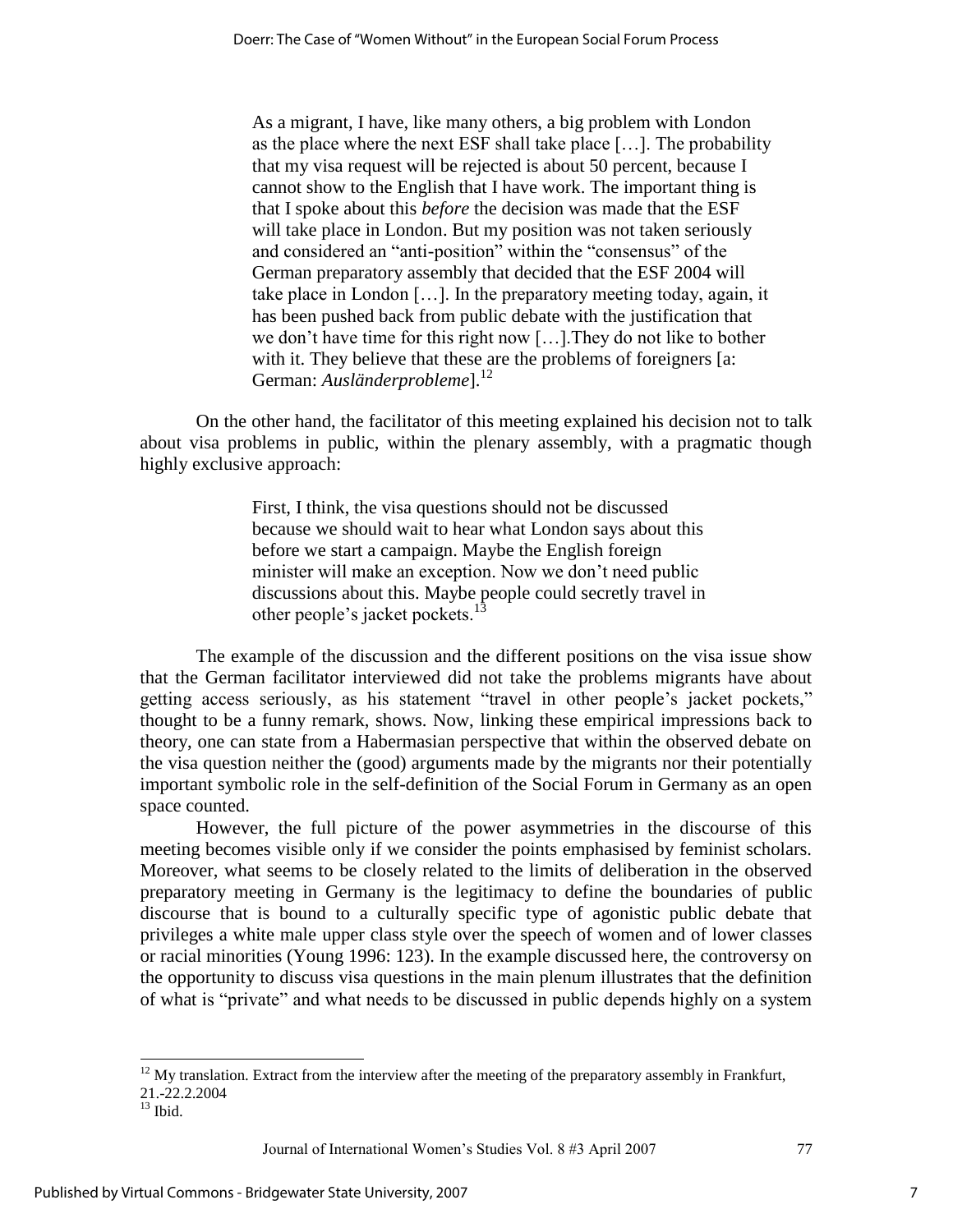of knowledge and power resources constituting the socio-cultural context of discourse in public spaces.

In relation to this, sociolinguistic studies stress that "the gate-keepers are powerful actors, i.e. those actors who speak, write and understand the right language at the right moment" (Wodak 2002: 21, my translation). The gatekeepers in the national preparatory meeting analysed above were German activists, in the first place, men representing important organisations. Interestingly, it was a young second generation migrant (Ayse) who contested the contextually shaped boundaries of public discourse in this assembly, while her male colleague from a trade union for Turkish migrants accepted that talking about migrant issues in the public ESF-preparatory assembly in Germany was a "waste of  $time.^{14}$  Worth noticing with regard to gender is the significant difference between migrant women making claims and silent migrant men. As I will show, this finding contradicts the stereotypical image that some Western European leaders in the ESF preparatory process developed of women from non Western European countries in describing them as "silent" and "shy" despite their actual agency and resistance (see Mohanty 2003: 31, 72).

Apart from this, it is important to note that gender influences discourse within this national preparatory meeting in a complex way: it was not "women in general" whose claims were assumed to have no general relevance to be discussed publicly, but it was the claims of "women without". Accordingly, it was not alongside a simple dichotomy of gender differences that power inequalities performed, but through a combination of gender *and* the socially and culturally specific set of codes defining the right way to make a speech in public.

Departing from these observations of a preparatory assembly at the national level, I would further direct attention towards the European level of meetings, in which there is a greater percentage of women among the facilitators and leaders in the preparatory assemblies.<sup>15</sup> Thus, what is interesting to ask is whether the stronger presence of women among the internal leadership at the European level as compared to the national level might improve the position of "women without", or not. As I would like to show, "women without" in transnational meetings indeed seemed to find more room for voicing their claims than within national meetings but still found themselves marginalised when it came to the effective distribution of resources.

# **Allowed to Speak, but not Being Listened to: "Women Without" in European Meetings**

The difficulty of accessing the European preparatory meetings that took place several times a year was particularly problematic for "women without". For example, the distribution of money from the solidarity funds remained unstable and ad hoc—so that activists sometimes did not receive the promised money.<sup>16</sup> This unequal distribution of power based on different resources became obvious in the fragile status of "women"

 $\overline{a}$ 

<sup>&</sup>lt;sup>14</sup> Transcript of the plenary debate of the preparatory assembly in Frankfurt, 21.-22.2.2004. My data (see Doerr 2006a).

<sup>&</sup>lt;sup>15</sup> Several elements might explain this difference between national and European level. As the results of the survey show, the participating women in the social forums have better skills in foreign languages than men and consider their lack of knowledge of other countries as less important than men do (result of the survey, n: 100).

<sup>&</sup>lt;sup>16</sup> Compare the discussion on the ESF-FSE e-mail list, September 2006.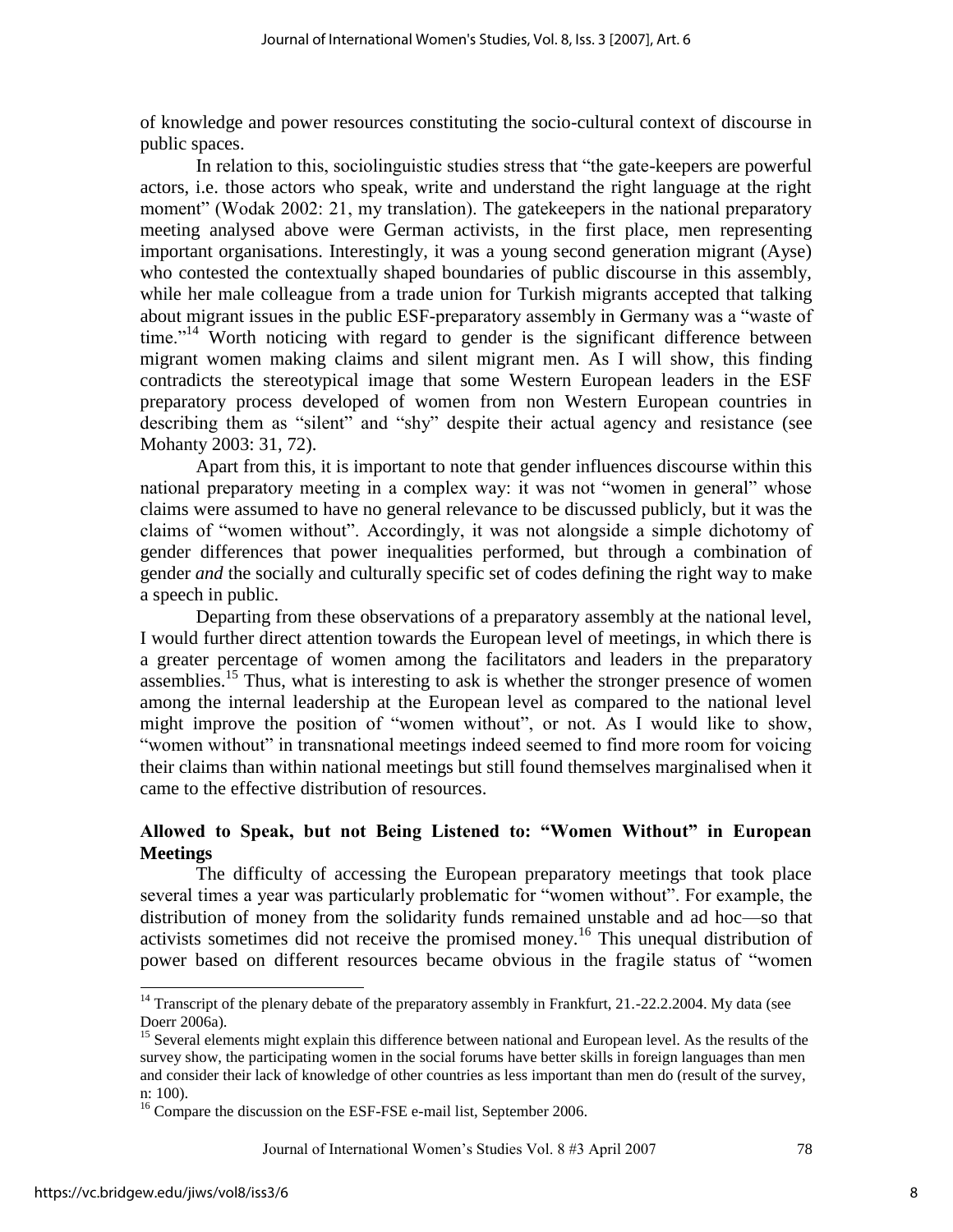without" as claims-makers: different from the national level, the facilitators let them speak and make assertions in front of the plenum. Nevertheless, their arguments and demands did not seem to have any particular impact on subsequent decisions. A short example of a debate on the distribution of speakers in which "women without" made claims within one European preparatory meeting shall illustrate this significant result of discourse analysis and interviews. The debate on the distribution of speakers in the ESF focused on the problem of how to distribute a limited number of people who could be nominated as speakers within the large ESF plenary assemblies. The French organising committee preparing the ESF in Paris had decided that this distribution would work along national and ideological criteria, complemented also by the criterion of gender equality.

Considering the case of "women without", several aspects were interesting in this discussion. First, national criteria (i.e. a distribution of a certain number of speakers per country) seemed to play an important structuring role for the distribution of speakers among the different movements participating in the ESF. However, what happened within this most controversial plenary debate was that a few women, describing themselves as speaking for "women from Eastern Europe", were able to start a debate on the criteria of fairness and equal distribution in the whole ESF preparatory process.<sup>17</sup> As the low representation of women speakers from Eastern, Central and South Eastern Europe became obvious within the plenum, more dissatisfaction with an unequal distribution process was voiced within the formerly silent audience.

The professional activists facilitating the meeting, who were women from Western European national organising committees, reacted to this in a pragmatic though nation-focused way. On the one hand, they mentioned the importance of "women" as speakers in the assemblies of the ESF. However, their approach to the category of women considered women from their own countries first ("It is clear that the French women will remain").<sup>18</sup> At the same time, the facilitators discouraged the claims of other women by framing their claims to get more speakers from among women from Eastern, Central and South Eastern Europe as "impossible," as this would have implicated a reduction of the (high) quota they had reserved for their own countries.<sup>19</sup>

With regard to gender and the question whether "women without" are given the opportunity to "represent" themselves (Spivak), it is worth noticing that "women without" were at several points contested as legitimate speakers for "their countries" (―She is not a representative of the Russian delegation‖). In contrast to this, their male colleagues seemed to be well-known among the organisers as speaking, for instance, "for the Russian delegation."<sup>20</sup> National representation seemed thus to reflect gender inequalities in which a woman seemed to be "less representative" than a man. Moreover, this observation shows that "women without" in the arena of the ESF preparatory meetings are not equal participants but became the "Other" in organisational categories of nationality and gender difference (see Balibar, Mohanty). Captured in the roles of *other* citizens (internally as compared to men from their countries, externally as "Eastern" or ―shy‖ women), they were denied their right to represent and to speak for themselves and

- $^{19}$  Ibid.
- $\rm ^{20}$  Ibid.

Journal of International Women's Studies Vol. 8 #3 April 2007 79

 $\overline{a}$  $17$  European preparatory assembly in Genoa, July 2003. My transcript.

 $18$  Facilitator within the debate on the distribution of speakers within the ESF 2003 in Paris, European preparatory assembly in Genoa, July 2003. My transcript.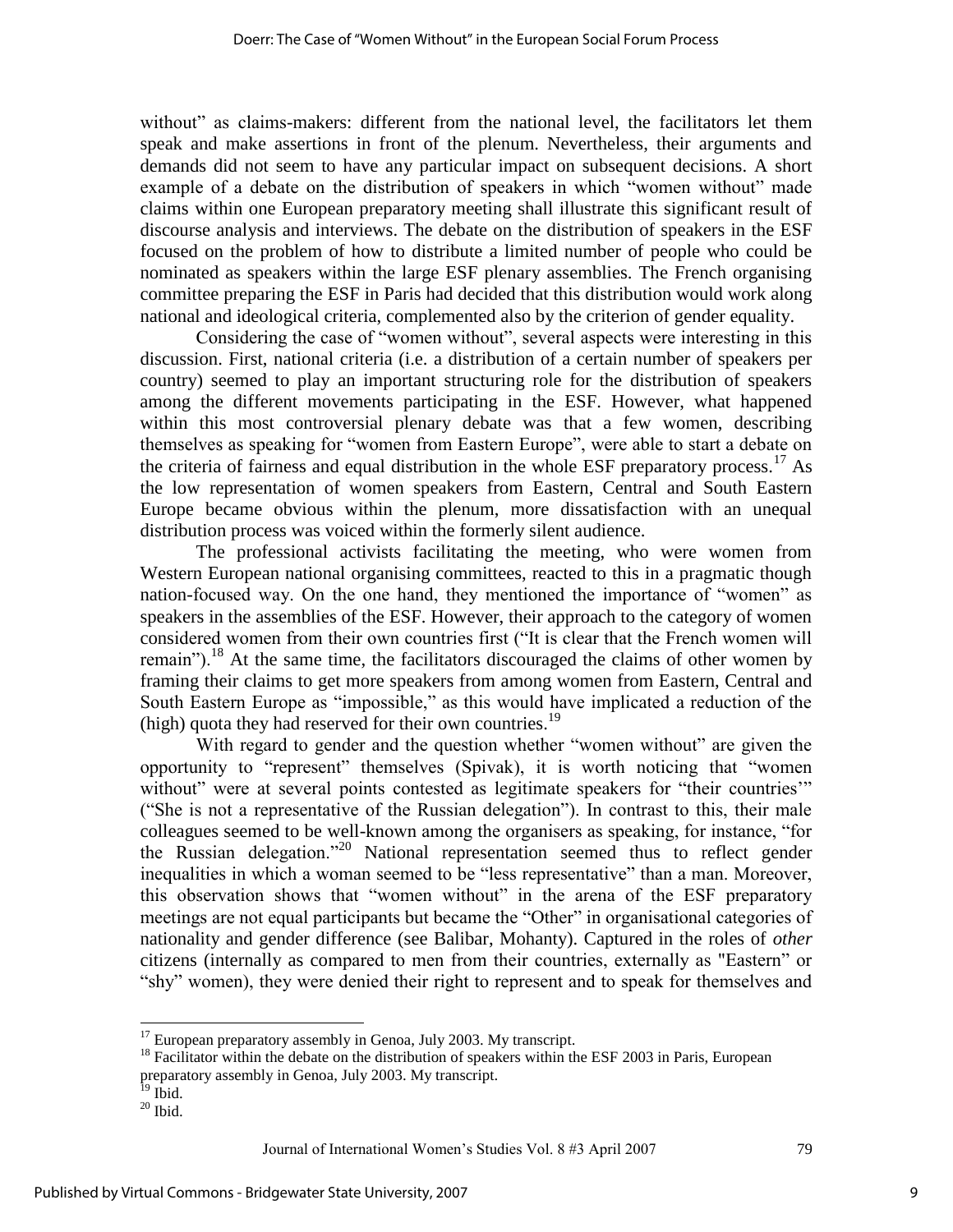experienced the multiple discriminations of "those without" in a system that legitimises and normalises their marginalization under the veil of an assumed free and equal universalist public discourse (Wallerstein 2004: 38).

On the other hand, "women without" who did not speak the official working languages within the European preparatory meetings (English and French) particularly well were in a comparably better position than at the national level. Accordingly, at least those "women without" who were actually present were given the allowance to speak out what they had to say. It is interesting that, as already observed at the national level, it was again "women without" who within European meetings started making claims for themselves or women in their countries, and not their male colleagues. However, the decision on the distribution of speakers<sup>21</sup> at the end of the European preparatory meetings studied still did not at all reflect the claims of women from Eastern, Central and South-Eastern Europe, as Anna, a feminist from Bulgaria expressed:

> This wasn't a "European" assembly! Neither was this a consensus decision. It was not ok. Many people have been simply not been listened to and ignored, not only from Eastern Europe, but also from other delegations. There are a small number of people who have the power. They come from France, Italy, Great Britain and Greece. They make the decisions  $^{22}$

As this statement indicates, the discursive construction of "Europe" in the decision-making structure of the ESF preparatory assemblies seems to be dominated by activists coming from the countries of the *core* (France, Italy, the UK and, to a certain extent, also Greece). The cited activist from Bulgaria situates herself at the margins of this discourse on "Europe," as a speaker (and one might add, as a woman) from "Eastern Europe," who together with "many other people" has "simply not been listened to and ignored.‖ Thus, the asymmetric relationships between *core* and *periphery* are expressed in the ESF process through a subtle though effective combination of eurocentric and gendered mechanisms of exclusion in the discursive decision-making structure (Wallerstein 1997). What these impressions do not yet show is the impact of gender on the self-representation of the activists. I will discuss this in the following section.

# **Representation, Visibility and Invisibility of Gender in the Preparatory Assemblies**

As we have seen, speaking in the name of "women" represents one discourse among others in the agonistic arena of the social forums through which different actors compete in different ways for visibility in the ESF preparatory process, and in which the ―better argument‖ defeats other perspectives (see Young). Related to this, the predominant framing of the concept of gender in the ESF preparatory process in terms of "women's issues" in the establishment of a women's assembly founded by a particular group of women from Western European countries poses a problem of exclusion for

 $21$  In the final decision, the number of speakers from Eastern, Central and South Eastern Europe had still decreased from its original number at the beginning of the meeting. European preparatory assembly in Genoa, July 2003. My transcript.

 $22$  Interview at the European preparatory meeting in Paris, September 2003.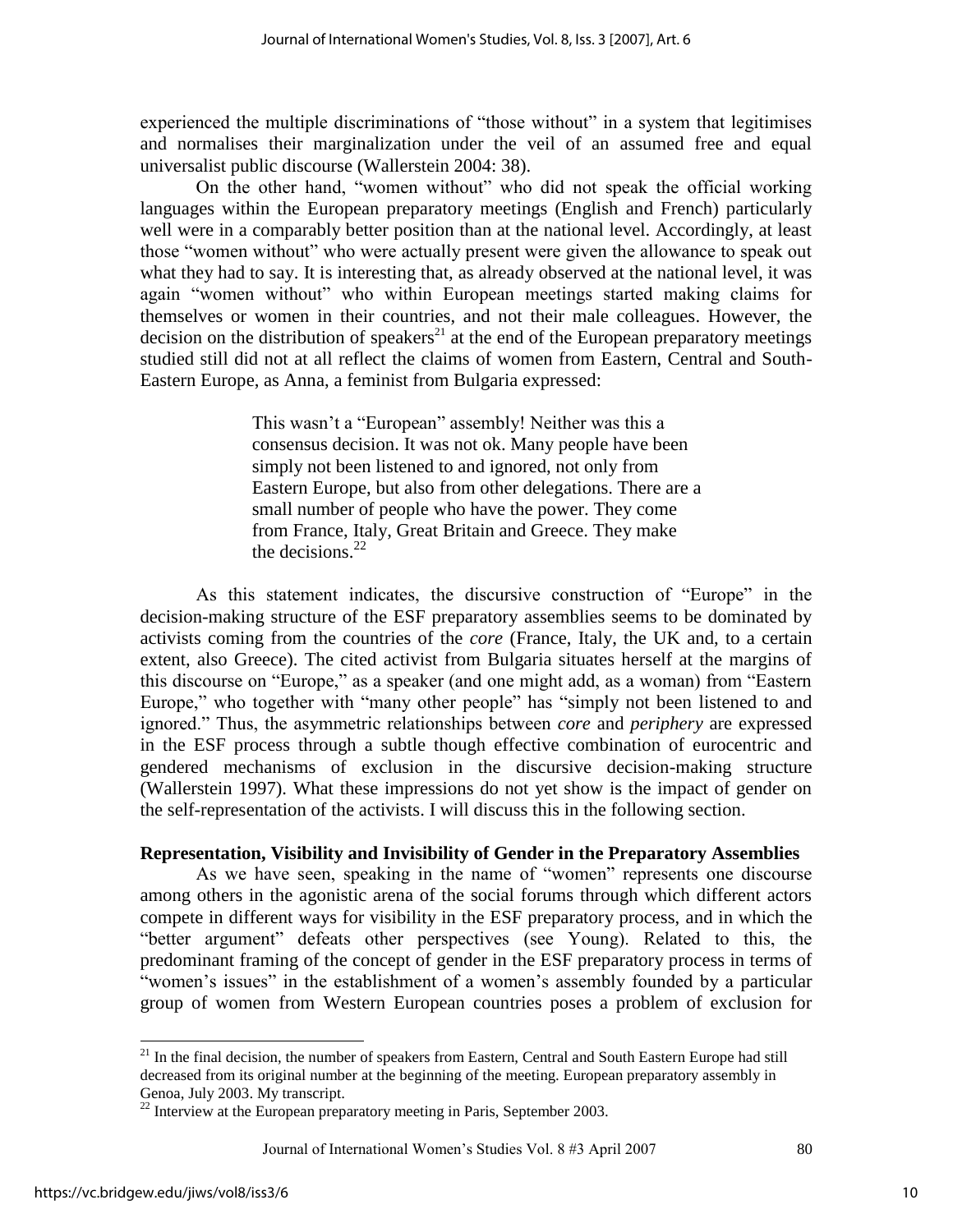other possible framings. Moreover, a discourse on gender, framed as something that concerns primarily the subject of "women," risks excluding other possible subjects and inter-gender relations like "men" and post-binary gender identities like, for instance, gay, lesbian, queer, inter- or transsexual. While "women's issues" were mostly addressed in the main meetings by the group of Western European feminists organising the "women's assemblies", the absence of a general deliberation on gender in the main assemblies covered over the subtle workings of gender in relation to class and race or national background as an invisible contextual variable structuring speech. To show this, I will refer to the in-depth interviews.

# 1. *Interviews with men: Problems of the past*

The male activists I interviewed in the majority of cases saw no urgent problems in terms of gender representation in the European Social Forum process. Some of the activists I interviewed made jokes about women activists in the plenum. The jokes often focused on the figure of one important woman who as a leader had played a central role in the preparatory process, as an extract from one interview might illustrate:

> The ESF preparatory process is a matriarchy. Look at X (a woman leader). The men are afraid of her. If you ask me, she is not a woman any more; even if she has no penis, she is a man. Not a physical man of course […] but for the rest, she is. She wears trousers and the men follow.<sup>23</sup>

Interestingly, this joke seems to indicate that women who become leaders in the ESF preparatory process might loose a part of their femininity and, in the perception of their male comrades, become something that one might call a "social man". The transgressive and unstable element in this perceived shift from "woman" to something like a "social man" is that a woman leader still is not a "real man" as "she has no penis". I will later come back to this remark, which brings to mind Judith Butler's discussion in ―Antigone's claim‖ of the transgression of *gender* and *kinship* relations by a speaking woman (Antigone) who breaks paternalist law through her repeated speech acts in the public sphere (Butler 2000). I will show that the stereotype of "woman-leader equals social-man" is not the only stereotype in the ESF preparatory process but finds its equivalent in another negatively constructed stereotype of "Eastern women" that is perceived by male activists as being "a bit shyer" and in this sense *different* from (more modern and emancipated) Western European women activists:

> The women in the European preparatory process are political fighters. They are important personalities, they are intelligent. I have a lot of respect for them. They know how to make a claim. They do not fit the general stereotypes of women as being rather mediators or as not daring to speak up. Here men, of course, take more space in the debates as women, because they are used to having more space, traditionally.

Journal of International Women's Studies Vol. 8 #3 April 2007 81

 $2<sup>23</sup>$  Interview with Gustave, an activist from France, at the European preparatory meeting in Istanbul, September 2005.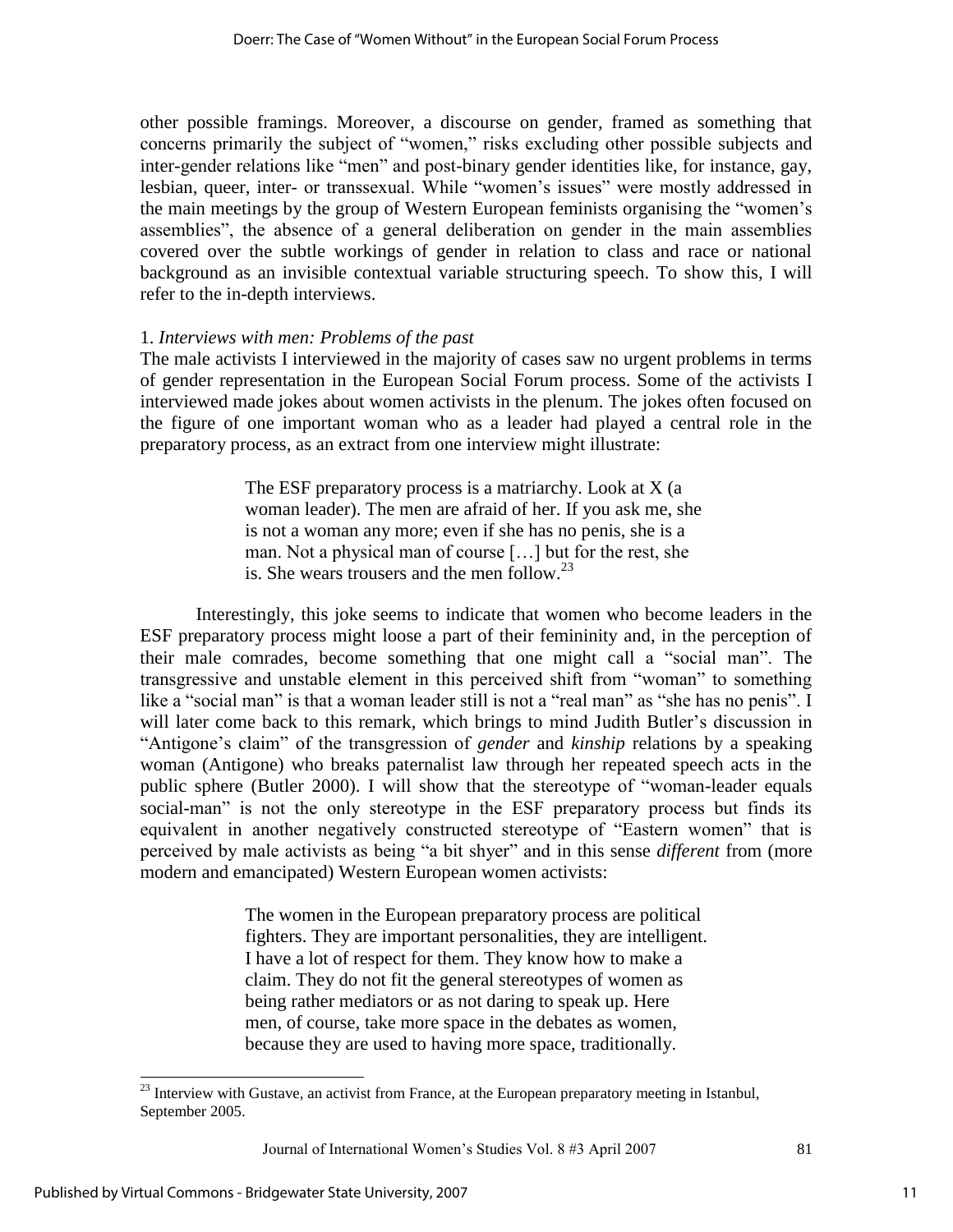And then, finally, one should not forget that there are still those women who don't speak up. They come, I suppose, rather from the Eastern countries and it might be more difficult for them, they are perhaps a bit shyer.<sup> $24$ </sup>

The abstract of this interview might indicate why "women without" were perceived as being less visible: women from the Eastern countries were framed by this interviewee as being "shyer" – thus corresponding to a stereotype of traditional femininity. However, is it really shyness or does the stereotype of shy women from Eastern countries hide a more subtle interrelation of gender and power? Interestingly enough, the perception of women from the Eastern countries on the part of the interviewee lies in sharp contrast to the rather distressed tone of "women without" speaking in the meetings or in the interviews. Based on this evidence, I would suspect that the failure of the interviewee to notice the actual agency and resistance of "women" without" and their struggle to be listened to might reflect the filtering of a reductionist, ethnocentric view of "different" non-Western European women participating in the ESF preparatory process (Mohanty 2003: 19). Moreover, the use of a familiar stereotype such as "women from the Eastern countries" covers over the actual claims of women speaking in the assembly and thus shows the bias in the assumption of an equal and open dialogue within the specific practice of deliberative democracy in the European preparatory meetings.

# 2. *Interviews with women activists: male dominated assemblies*

For most of the women I interviewed, the European preparatory meetings largely reflected the discriminations in patriarchal societies. What was interesting in the case of women who were highly engaged or professional activists was that they often seemed to have chosen more or less consciously not to openly express their affiliation to feminist or women's issues in public. The statement of an activist belonging to a European queer network indicates what the reason for this might be:

> At the beginning I mentioned I belong to a queer group in my country when I made a statement but I stopped because then people would treat me like a pet. My dream is to not be treated like someone special but to be trusted. Here in the European preparatory meetings, which are dominated by the old left, they are very conservative on homosexuality, even if they are left. Now I simply say I belong to the organising committee in my country and I am taken more seriously.<sup>2</sup>

As illustrated by these impressions, I would argue that even if some women had taken on an important role as a leader within the ESF preparatory process, many of their thoughts on gender remained invisible or private opinions, without being part of the

Journal of International Women's Studies Vol. 8 #3 April 2007 82

 $^{24}$  My translation of an interview with Klaus from Attac Germany, European preparatory meeting in Vienna, January 2006.

<sup>&</sup>lt;sup>25</sup> Interview with Antonia, ESF organising committee, European preparatory meeting in Vienna, January 2006.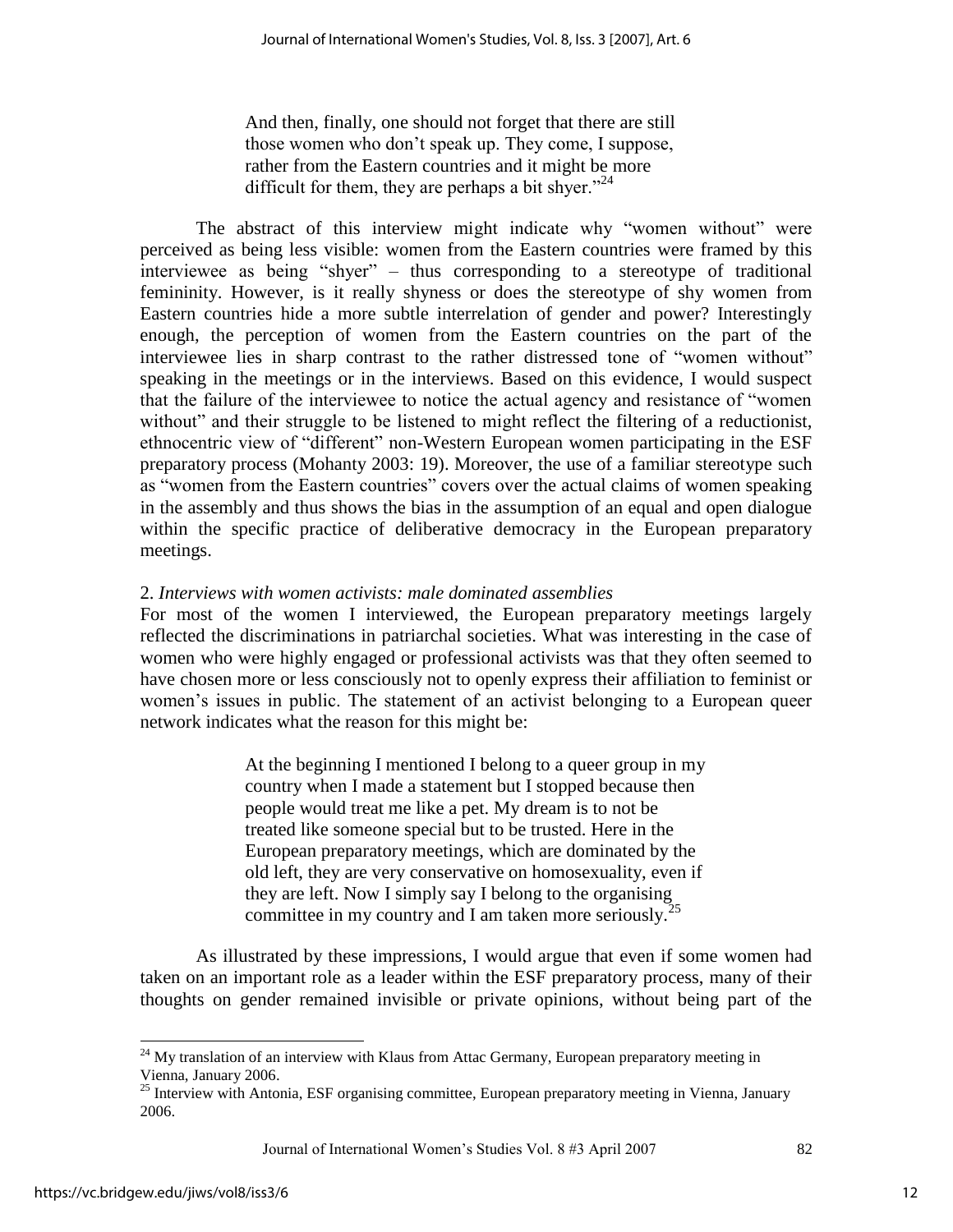official deliberation in the arena. The active participation of these activists seemed to go along with a more or less conscious strategy of hiding a part of their position on gender (to be feminist) or of their own gender identity (to be queer) in order to be equally recognized. Besides this, women leaders risked criticism from other women for their involvement in the perceived game of male power politics in the ESF:

> There are also some exceptions, women who have this male dominance, like X., who is not trying to search for consensus but makes conflicts even deeper. It is no accident that X. plays such an important role in this process. She speaks for an organisation that always allows her to participate, she has the time to participate and she likes to dominate […]. An opposite example is this French activist who organises the women's assembly: she also has the time and the money but she does not have the willingness to dominate – which she could do no problem. She wants to do something different.<sup>26</sup>

This statement indicates the existence of cleavages between differently engaged women. The opposition that the statement above constructs between those women who "have this male dominance" and those women "who do not have the willingness to dominate" is highly problematic. One might hypothesize from this that a "social man" in the ESF preparatory process is a person who dominantly participates in the hard political negotiation process in the arena, while a "woman" is defined against this as a person who does not dominate. Again, gender performs alongside socio-economic criteria (X is supported financially by a big organisation). The opposite construction of gender implicit in these suggestions is problematic insofar as it implies logically the impossibility of a woman being both a (dominant) leader and a woman.

Thus, a woman by assuming leadership in the agonistic arena of the ESF preparatory process not only experiences a sort of de-solidarisation on the part of other feminists and women (as seen in the criticism of X on the part of Claudia), but she also looses her femininity in a male surrounding that perceives her as something nearly equal to a "real man" ("even if she has no penis"). The situation of a woman-leader in the ESF preparatory process reflects, I would suspect, the fragile and unstable position that Judith Butler finds for a speaking woman appropriating the speech of men in the public domain (Butler 2000). The possible injuries and social sanctions that this in-betweenness and the loss of other women's solidarity might be another reason why many women in the ESF process refrain from leadership. From these findings of two opposite stereotypes of women leaders as "manly women" on the one hand and "women without" as "silent Others" on the other hand, I would argue that the right to represent and to speak for and as a "woman" in the public space of the ESF preparatory process is limited to a certain category of women who are neither "manly" nor "Eastern" and who therefore fit in the dominant heterosexual order of discourse.

 $\overline{a}$  $26$  My translation of an interview with Claudia, participant in the European preparatory meeting. Vienna, January 2006.

Journal of International Women's Studies Vol. 8 #3 April 2007 83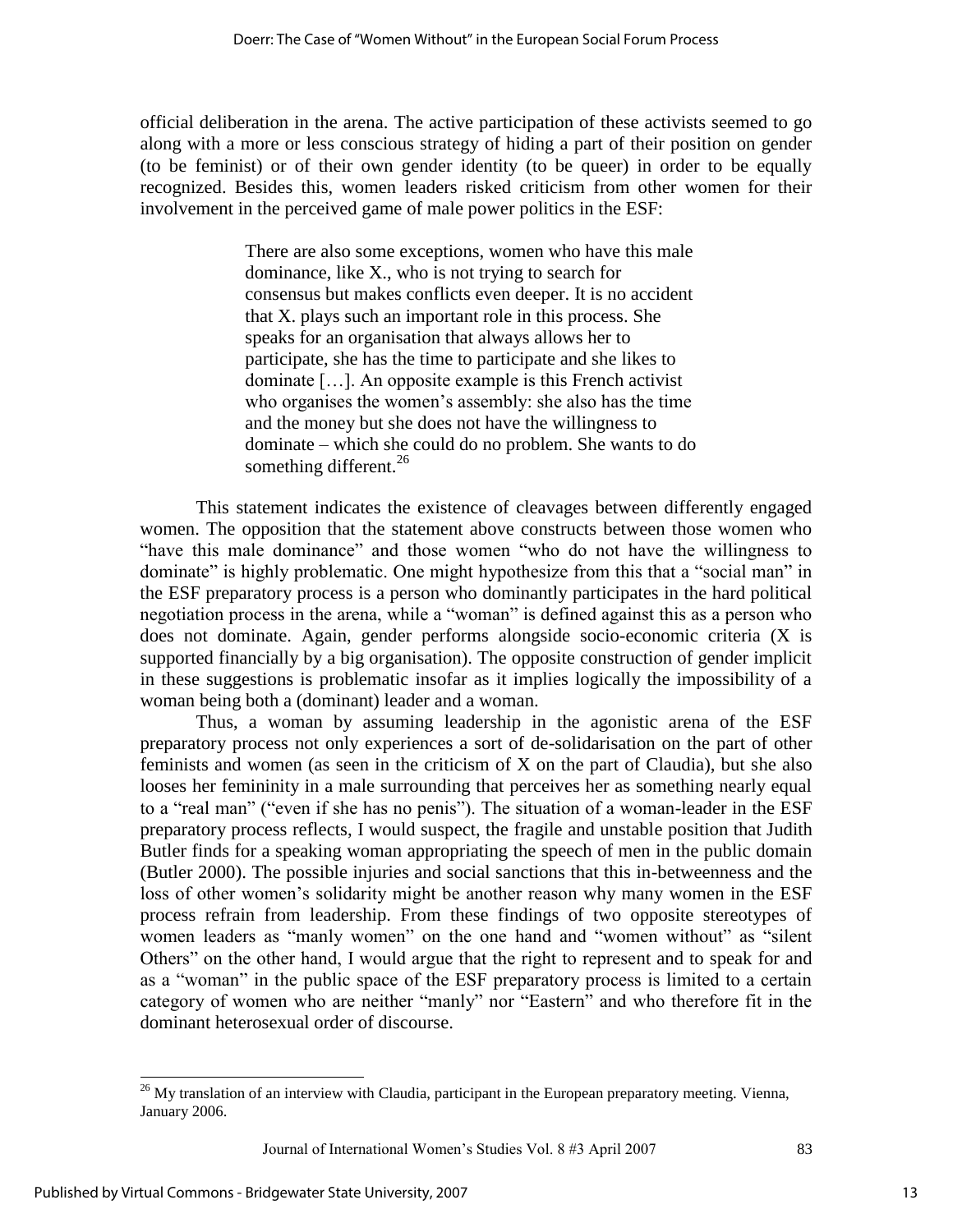With regard to this point, Chandra Mohanty problematises the isolation of lesbianism in Western feminist contexts as well as the construction of a stereotyped image of women from the periphery as "the oppressed" (Mohanty 2003: 39). One might nevertheless take the crisis of representation, the breaking of the unwritten heterosexually oriented laws of citizenship that govern speech in the public sphere as a point of departure for a feminist strategy across borders (ibid 71, Butler 2000: 22). Accordingly, I would argue that it is women from all over the world and of all sexual orientations who fail to represent "woman" who might bring in new and unforeseen possibilities of change so that "another" discourse might emerge, finally, in the political public. This leads us to the actual strategies of resistance of those women who were described by the male interviewee as being "perhaps a bit shyer," that is, of "women without."

# *"Women without": choosing silence or not being listened to?*

One structural problem described in the majority of interviews with "women" without" was that the leading activists within the preparatory process, and also the organisers of the women's assembly, did not effectively consider their positions and claims. The position of one migrant woman describes this:

> I have tried to ask this woman from the French organising committee a question in a coffee break. It was an important question. The speakers from my country had disappeared from the list. But she said that unfortunately she didn't understand me. My English is very bad. So she just let me stand there alone and went away to speak with another person. I have talked about this in the women's assembly. I was in rage; I talked loud, about our situations as migrant women in Europe. But again, the French organisers of the women's assembly just nodded their heads but apart from this did not give any reaction. $27$

This interview shows two points: first, the perceived silence of "women without" is not a deliberate choice but related to the refusal of listening on the part of the leadership. Second, participant observation shows that the linguistic communication problems as mentioned in this interview did not only concern "women without" but also the leaders in the ESF preparatory process and the women's assembly (Doerr 2006b). In consequence, the rage expressed by several "women without" did not find a response from leadership. Gender-based stereotypes like shyness thereby cover over the lack of attention that the (disruptive) claims of less privileged women receive from the internal leadership. It is not simply their perceived silence that makes "women without" less visible in the public plenums within the ESF preparatory process, but the combination of multiple discriminations due to socio-economic and gender-based gate-keeping functions and mutual linguistic communication problems.

Journal of International Women's Studies Vol. 8 #3 April 2007 84

 $\overline{a}$  $27$  My translation of an interview with Samira from a migrant organisation, preparatory meeting in Frankfurt a. M., February 2003.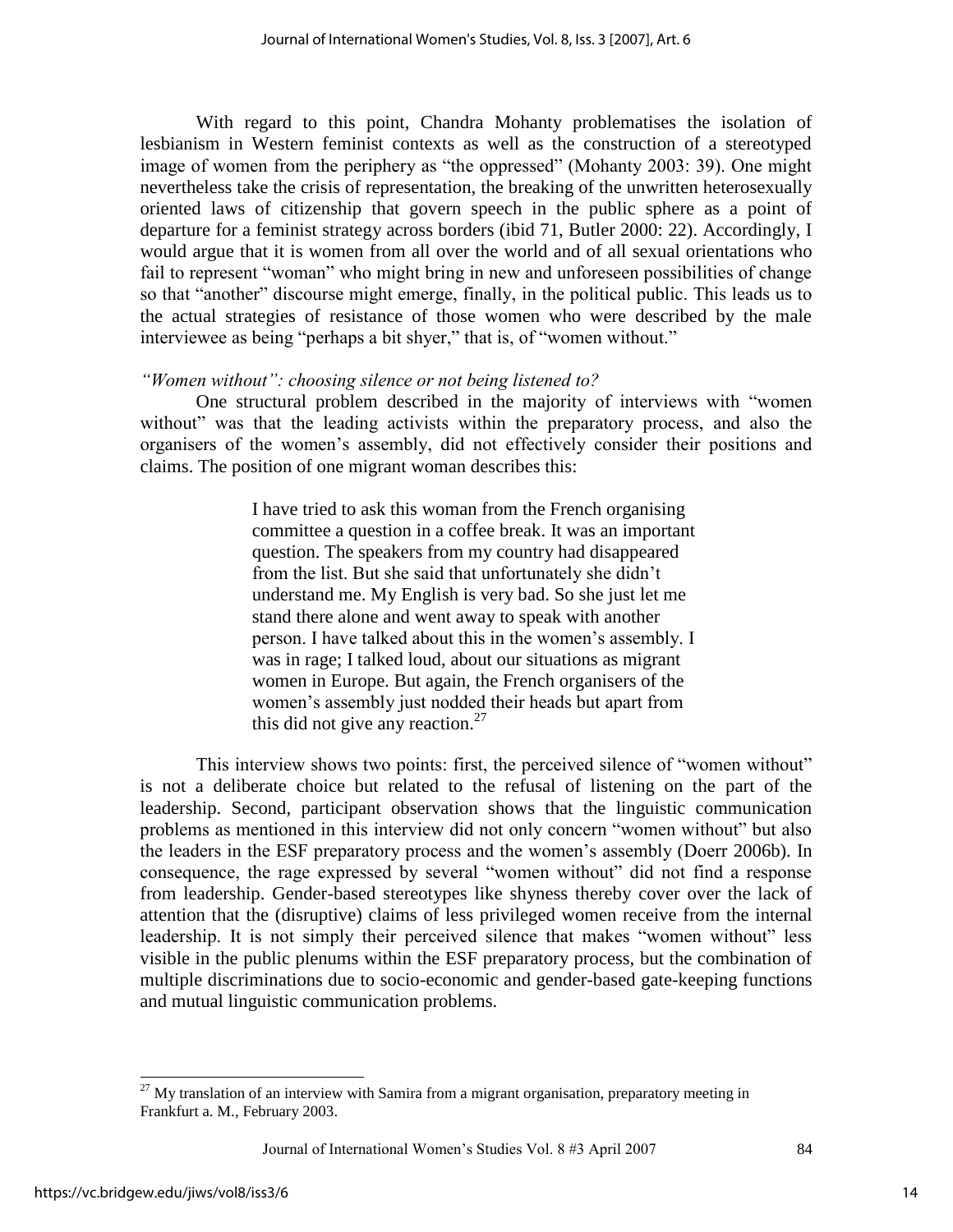#### **Conclusion**

In sum, these impressions on deliberative democracy and the case of "women" without" in the European Social Forum (ESF) preparatory process show that inequalities in terms of access to socio-economic resources that often go along with a eurocentric discourse determine whose claims are included in the decision-making and whose are not (see Wallerstein 1997). "Women without" get excluded in the ESF preparatory meetings not only through their greater difficulties in gaining access to the sites of the ESF and its preparatory meetings, but also through an internally exclusive and culturally biased discourse, agenda-setting and distribution of speech-time in the preparatory meetings. Gender influenced this discourse in a subtle, complex way. Gender discrimination did not perform simply between the dichotomous subjects of "women" and "men," but as a result of the combination of socio-economic inequalities, a culturally biased agonistic style of discourse and the presence of a multiplicity of gate-keepers in the leadership of the ESF process.

It is not only biological men who practise the culturally specific tools of discussion to silence or discipline "women without," but also some women. In this sense, the ESF preparatory process as an empirical test case for theories on deliberation shows that a Habermasian conceptualisation of deliberative democracy is not sufficient for understanding the structural bias in the production of "universalist reason" in public discourse itself. Moreover, the culturally specific norms of deliberation are used as a tool to legitimise the particularistic rationality of the socio-economically more privileged actors, some women and men, who act as gatekeepers while discouraging the speech of others, like for instance "women without."

However, this kind of exclusive speech culture in the public arena is, at least partly, challenged at the transnational level, in which the plurality of languages and speech cultures interacts (Doerr 2006b). Thus, within the hybrid, intercultural, and, in this sense pluralistic transnational preparatory assemblies of the ESF process, "women without" at least received the right to make speeches. Using this opportunity, "women without" were able to make visible existing hierarchies and inequalities in the internal power structure of the ESF – which significantly distinguished them from their less disruptive male colleagues.

What can we learn from these impressions in order to develop a model of inclusive democracy applicable in the [wider] context of the Fórum Social Mundial? As we have seen, the claims of "women without" were not being listened to by the Western European leadership in the ESF preparatory assemblies. As an alternative to this, I would propose a reflective feminist strategy based on Iris Young's model of "communicative" democracy" and in particular on the principle of inclusive listening, understood as the collection and exchange of narratives. Mutual understanding in this model would not aim at creating a universally agreed-upon consensus. Based on a non-competitive ethics of public discourse, its goal would be a form of understanding that allows for the persistence of differences (Young 1996: 127, della Porta 2005). The central organising principle of this "other" public sphere would be not a competition of voices trying to convince each other through the best argument, but silence in the sense that silence would not be interpreted as absence, but as a time for mutual reflection, allowing for differences (Minh-ha 1998: 2).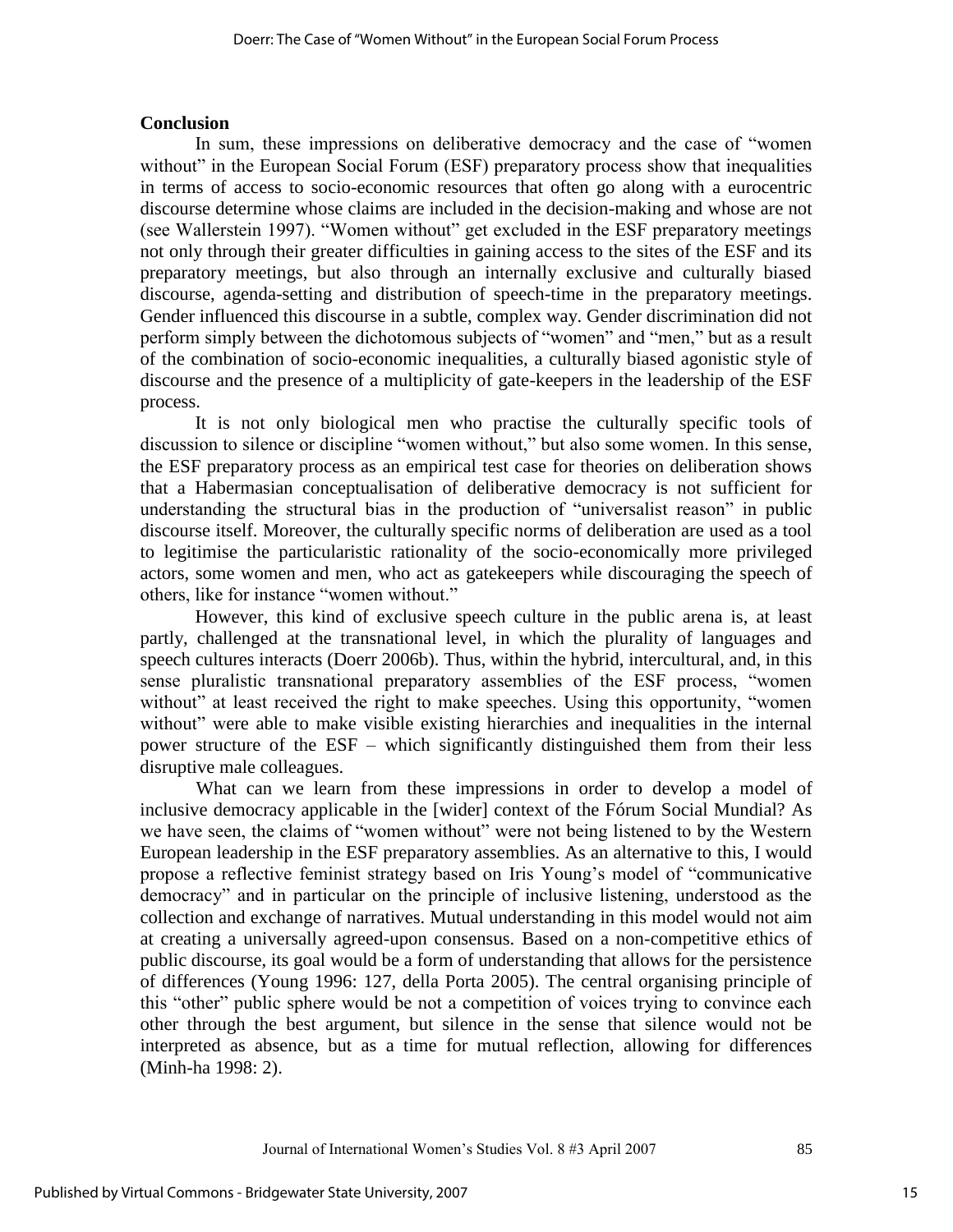Creating this kind of open and attentive space can only be possible if those at the centre of power make an effort and try to listen; that they un-learn to speak and to represent "woman".<sup>28</sup> For this, an inclusive institutional setting would need to be created that makes possible an exchange of speakers and listeners. Those "without" would be given incentives to speak and to become a central part of the leadership, which would be expressed in their role of making the decisions concerning the choice of rhythm, the site of a Social Forum, and its contextual preparatory process. In this space, gender would not only be discussed in a "women's assembly" in the form of an open and inclusive space; there would also exist a plurality of mixed and diverse discussion spaces on gender related topics so that gender would become a central object of discussion and of knowledge production in the Forum itself.

# **References**

- Balibar, Etienne (1991). Racism and Nationalism. In: Balibar, E./ Wallerstein, I. (1991). *Race, Nation, Class – Ambiguous Identities*. New York, London: Verso. Pp. 37- 67.
- Benhabib, S. (1986). *Critique, Norm, and Utopia: A Study of the Foundations of Critical Theory*. New York: Columbia UP.
- Boérie, J. (2006). Understanding of the dynamics between the Social Forum and the network of volunteer interpreters: the case of Babel's involvement in the London European Social Forum organisational process. Paper presented at the conference ―Alternative Futures, Popular Protest, Manchester Metropolitan University. Manchester, 19-21 April 2006.
- Bourdieu, P. (1982). *Ce que parler veut dire – L'économie des échanges linguistiques*. Paris: Fayard.
- Busch, B. (2005). Local media between multiculturalism and diversity. In: Mar-Molinero, Claire/ Stevenson, Patrick (eds.): *Language, Ideologies, Policies and Practices: Language and the Future of Europe.* Basingstoke: Palgrave.
- Butler, J. (2000). *Antigone's Claim. Kinship Between Life and Death*. New York: Columbia University Press.
	- - (1999, first 1990). *Gender Trouble. Feminism and the Subversion of Identity.*  New York: Routledge.
- della Porta, D. /Andretta, M./ Mosca, L./ Reiter, H. (2003). *No Global New Global. Identität und Strategien der Antiglobalisierungsbewegung*. Frankfurt/New York: Campus.
- della Porta, D. (2005). Deliberation in Movement: Why and How to Study Deliberative Democracy and Social Movements. In: *Acta Politica.* September 2005, Vol. 40 No. 3, pp. 336-350.
- Doerr, N. (2006a). Public Discourse, Deliberation and Gender a critical analysis from the perspective of "women without" in the European Social Forum process. Paper presented at UCLA Graduate Student Research Conference Thinking Gender, Los Angeles, 3.3.2006.

Journal of International Women's Studies Vol. 8 #3 April 2007 86

l

 $28$  This idea is inspired by Prishani Naidoo's presentation on the panel "Stories of Marginalisation," South Africa National Lesbian Conference organised by the Forum for the Empowerment of Women (FEW), Johannesburg, Aug 5-8, 2005.